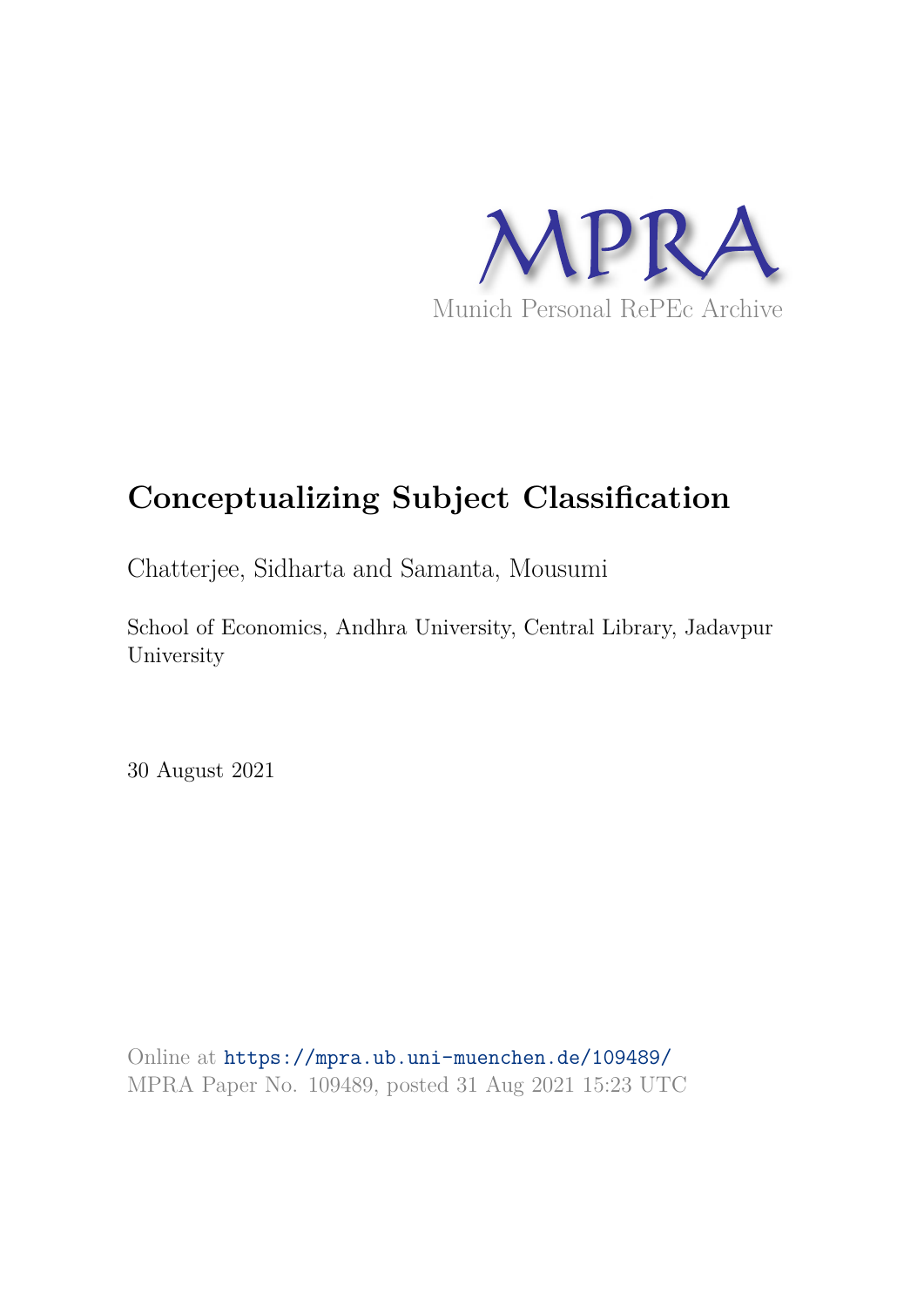# **Conceptualizing Subject Classification**



SIDHARTA CHATTERJEE



**MOUSUMI SAMANTA** 

30th August, 2021

# **Table of Contents**

| 2.   |  |
|------|--|
| 2.1. |  |
| 2.2. |  |
|      |  |
| 4.   |  |
|      |  |
|      |  |
| 5.   |  |
|      |  |
| 6.   |  |
| 7.   |  |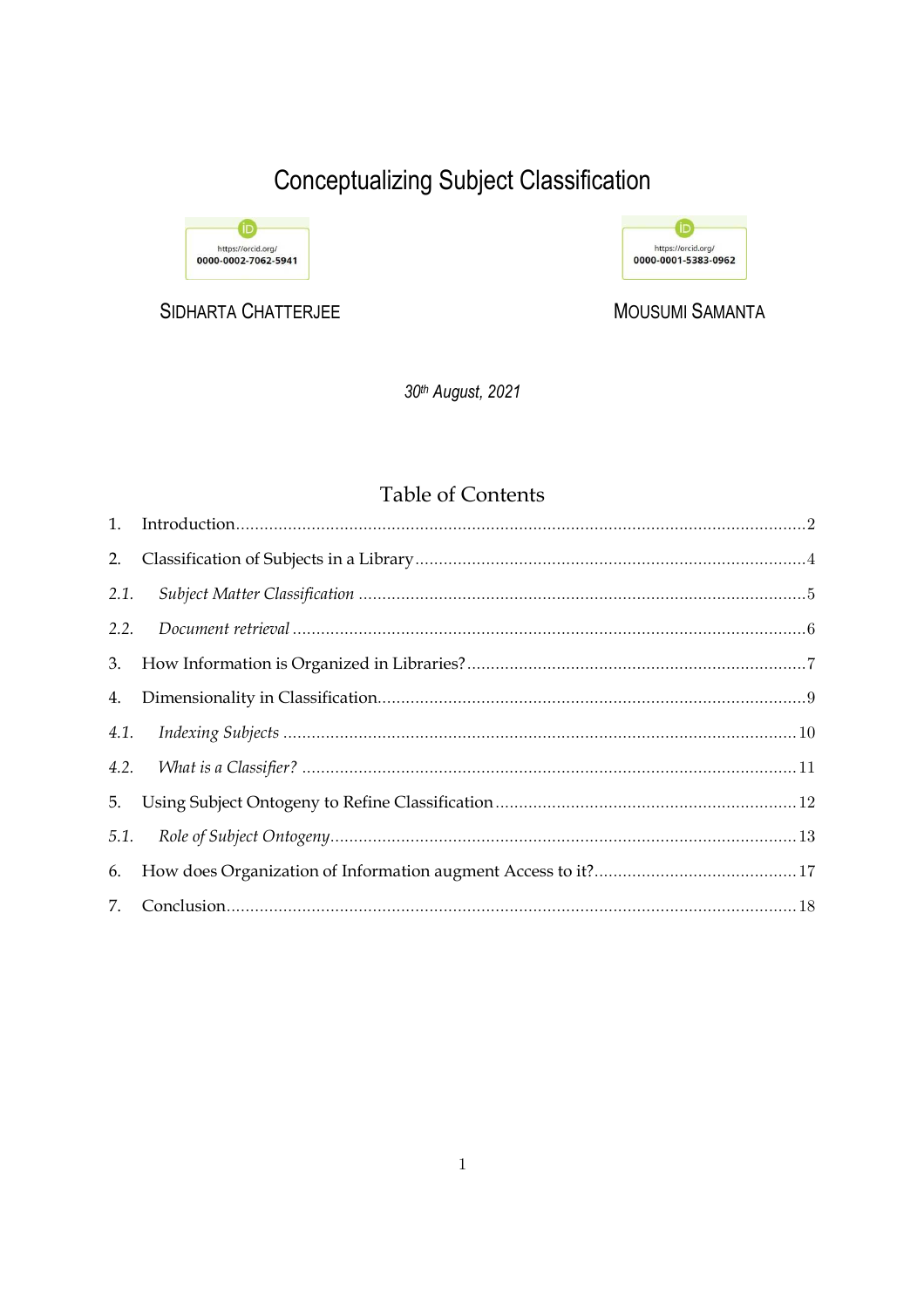Research Paper

-

# Conceptualizing Subject Classification<sup>1</sup>

SIDHARTA CHATTERJEE<sup>2</sup>

MOUSUMI SAMANTA<sup>3</sup>

Visiting Researcher, School of Economics, Andhra University Visiting Researcher, Central Library, Jadavpur University

*30th August, 2021*

#### *ABSTRACT*

*In this research, we attempt to conceptualize the classification system by which information and knowledge are classified in libraries. This paper also examines the role of subject ontogeny in classification and delineates how subjects are classified following certain schemas and systems. It stresses on the role of ontology and ontogeny in classification schemes and how these tools of knowledge organization help libraries organize information more efficiently for their fast retrieval.* 

**Keywords:** Classification schemes, Subject ontogeny, DDC, Knowledge Organization **JEL Classification Codes:** A3, Z00

#### **1. Introduction**

HYSICAL Libraries stand today at a critical juncture challenged by the power and impact of digital libraries empowered by the internet and communication technologies. Despite facing competition from **DENAL Libraries stand today at a critical juncture challenged by the power and impact of digital libraries empowered by the internet and communication technologies. Despite facing competition from digital libraries, physi** knowledge organizations and as centers of learning and community education (Aabø, 2005; Chatterjee, Samanta & Dey, 2021). It is expected that owing to growing literacy rates around the world, libraries would continue to play a significant role in information dissemination across societies. Libraries, in essence, are interdisciplinary knowledge organizations that store information from virtually every field of human understanding; the whole of human knowledge. Library science—therefore, as a domain—is the *broadest* and richest of all—for it is most interdisciplinary in nature

<sup>1</sup> This paper is an attempt to understand and conceptualize library classification using DDC.

<sup>2</sup> Corresponding author, Visiting Researcher, Andhra University, School of Economics. Email: sidharta123@yahoo.com

<sup>&</sup>lt;sup>3</sup> Visiting Researcher, Central Library, Jadavpur University. Email: <u>mousumisamanta0@gmail.com</u>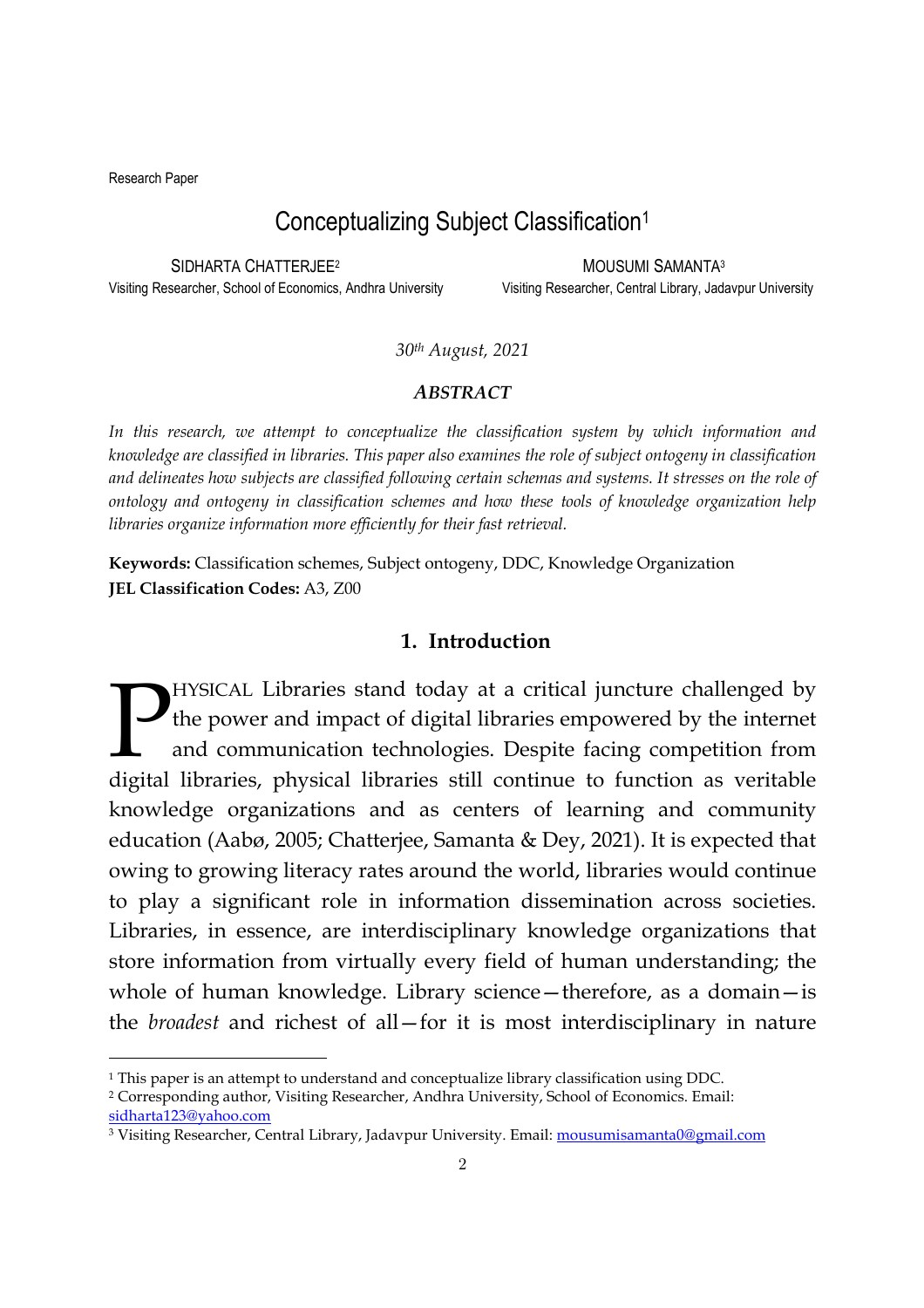(Shera and Perry, 1964). This feature makes a library not only a storehouse and a depot of *diversified* knowledge, but it also makes a library an organization of immense intellectual significance for the varied nature and forms of knowledge that it holds. Libraries are as well excellent centers of information preservation, collection, storage, organization, and information retrieval for the fact that they hold written scriptures of the 'universe of knowledge' ever since the time ancient. However, it should make sense today that libraries being deep into the information and digital age, are fast adapting to the new paradigm by adopting digital and ICT-based technologies to upgrade their existence in the digital world (Grigora, Maronitou, & Spathari, 2017).

 Therefore, it makes more relevant today to undertake a formal discussion on the theory of classification system to understand and conceptualize how the universe of knowledge is organized in a library in the modern context. Although libraries organize knowledge using systems of classification conceived in the late 19th century, they have been periodically revised to accommodate the growing body of information. Libraries are fast adopting digital means as tools of automation and Online Cataloging, Online Classification (OCLC, MARC, etc.) to organize and store knowledge in digital formats—a further shift in paradigm in knowledge organization and storage. In that sense, digital technology continues to change the roles of libraries and librarians (Lougee, 2002). Naturally, how does the role of librarians change in such a context? Digital libraries by digital access are more concerned with creation, storage, and dissemination of knowledge online. The role of librarians, in essence, is diverse in nature; e.g., from custodian of knowledge resources to collection development, preservation, organization and management of information, and providing user services in physical libraries (Ilesanmi, 2013). They are also responsible for cataloging, indexing and classification of knowledge in libraries. It is this role of librarians—classification, that we are interested in, in this paper, and so it is our topic of interest in this research. This paper, hence, attempts to conceptualize how knowledge is organized using the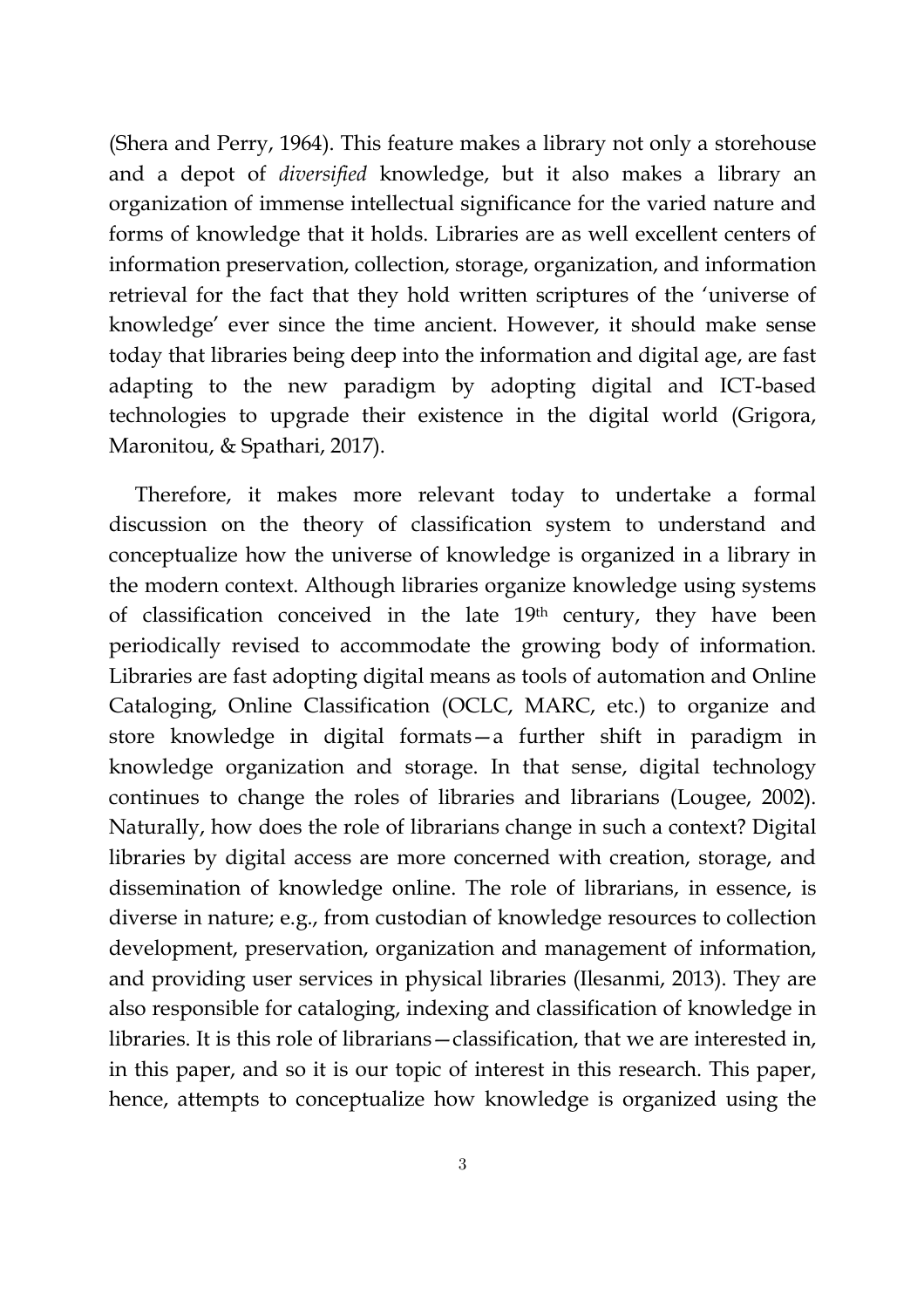conventional or traditional system of classification (DDC) commonly used in most libraries.

#### **2. Classification of Subjects in a Library**

In library and information science domain, classification organizes knowledge in a hierarchical mode by categorizing concepts and subjects according to their relationships with other concepts. Many attempts have been made to understand the essence of knowledge organization in libraries through classification schemes. They have either dealt with "concepts", "subjects", or "facets" and "ideas" each having different meanings in classification systems (Smiraglia & Heuvel, 2013). The overall goal of classification is to identify and organize the smallest elements of knowledge in its most elementary format that could be sorted and classed under respective subject headings which would be most interrelated in meaning and behavior to the domain in question. It also involves dissection of documents into their fragmentary parts to demarcate concepts and draw conceptual boundaries between ideas and notions to sort them out for proper classification using schemas and systems of notations. This is to enable a highly specialized system of organization of knowledge resources in a library to take shape in order to allow readers access information in a most efficient manner. Classifiers from Paul Otlet to Ernest Cushing Richardson, and then SR Ranganathan all have envisioned such an efficient system of classification.

 The prime objective is to allow access to information to readers who might be searching for specific books, magazines, or gen. The goal is to satisfy the intellectual curiosity of people in society. Large libraries generally hold substantial collection of information which must be efficiently managed so that information could be retrieved quickly on demand. Information organization in physical libraries involves assigning classification codes to the items for indexing purposes. From the perspective of information retrieval (IR), it must be acknowledged that indexing and classification are considered at the epistemological level which involves meta-analysis and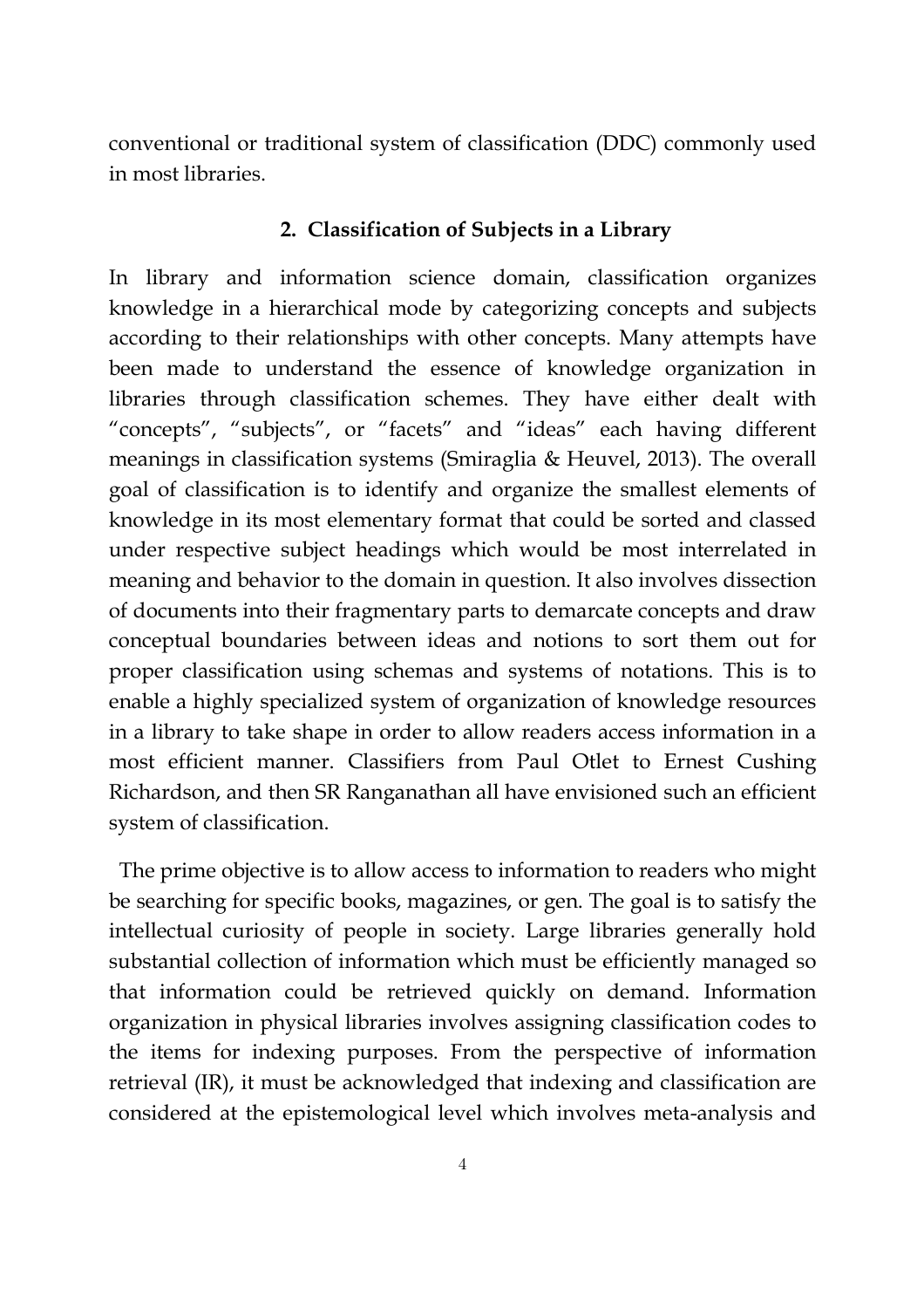*meta-description* to define subjects at the objective level in order to allow their efficient categorization. Such logical meta-description reveals the true essence of a subject by providing objective description in a manner consistent with the idea of existence of specific *kinds* of knowledge at a certain place. It means that—this is indicative, pointing and directing readers towards certain places where information could be retrieved based on how and where such concepts are stored (Hjørland, 2018). When concepts are stored in an organized manner, it becomes easier for information seekers to retrieve it. And this is the perspective held at the level of Knowledge Organization (KO) too.

# *2.1. Subject Matter Classification*

 Human beings need information. This claim is undeniably indisputable. But it is also a fact that people not only need information but improvement in ways to access information by better means of search and retrieval processes. The retrieval process should match the needs of a search for information. In libraries, information is organized in such a way employing classification and cataloging that readers' needs are met with minimal search efforts which save time for the readers<sup>4</sup>. However, there must be an element of perception and acumen in designing subject matter classification schemes which must be highly competent enough to do justice to the search process; i.e., to retrieve documents in response to user needs. Knowledge as books, periodicals, and magazines are being continuously added to the already existing pool of information in libraries. This not only makes a library a growing organism<sup>5</sup>, but with growth, it also places more responsibilities on the library staff to manage such knowledge more competently so that information could be retrieved conveniently and quickly by users—thereby abiding Ranganathan's fourth law of library science. Now, readers follow at least *two* different approaches to search books and periodicals; for books, readers follow subject-approach. Therefore, books are classified on the basis of subject-matter whereas

-

<sup>4</sup> This abides Ranganathan's *fourth law of library science*.

<sup>5</sup> The basic tenets of Ranganathan's *fifth law of library science.*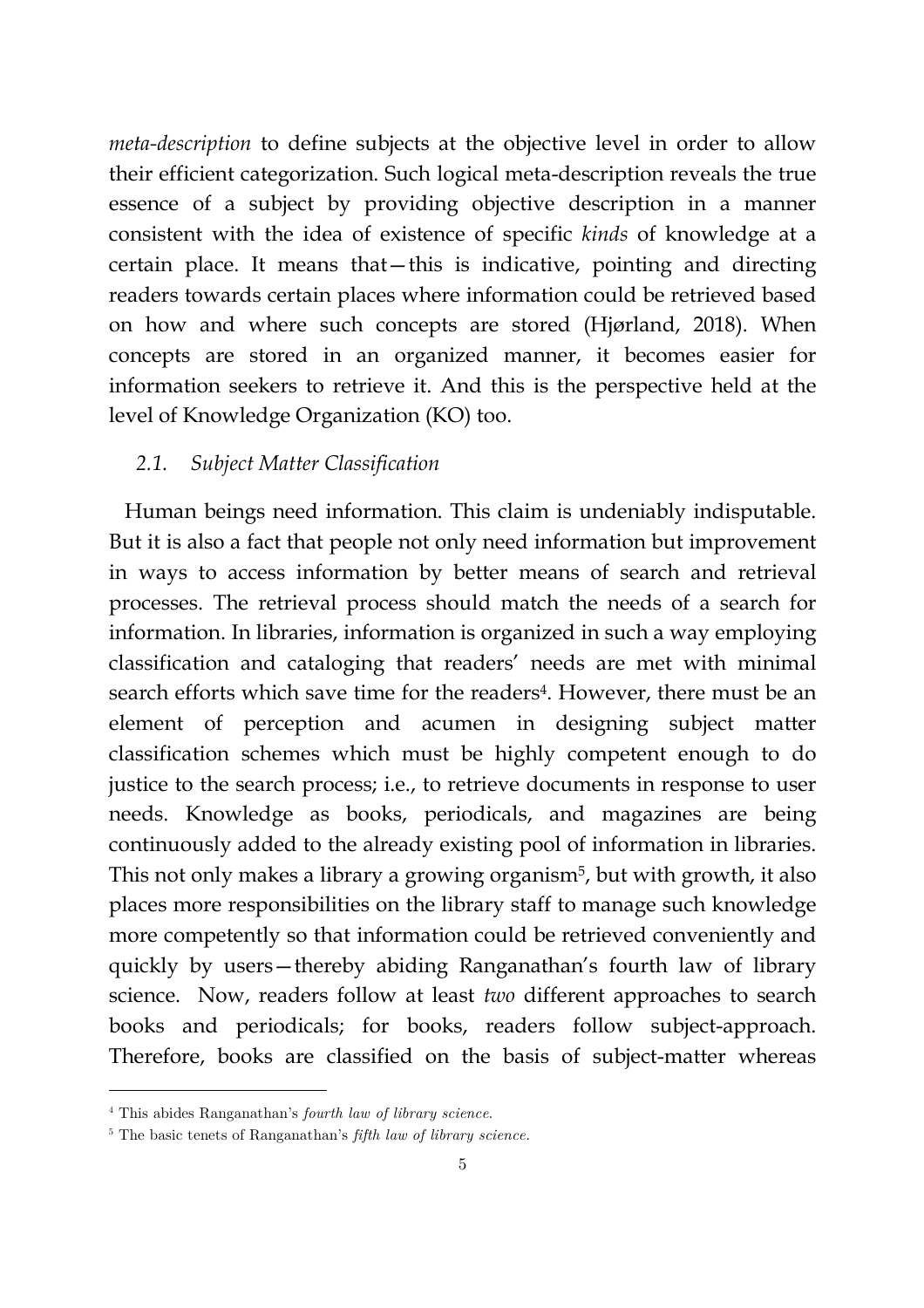journals are indexed using various periodicals directories such as Ulrich's Periodical Directory, among others.

#### *2.2. Document retrieval*

Document retrieval in a library makes use of *class number* and *call numbers* to retrieve information sought by readers. Document retrieval—by nature, is a process that follows certain methods which nevertheless confirm the evidence of authorship and publication details useful for reference. In a library, both class numbers and call numbers are useful tools for locating a book or a journal. The *Class number* suggests a notation used for a particular subject in a classification scheme, whereas a *call number* helps in the identification of a book in a library.

 Scholars and readers in pursuit of knowledge may not know that certain knowledge exists in a library, and it is the job of librarians to make them aware of such information that would allow their access to it. The *Class number* and a *Call number* are tools that aid librarians in "locating" information. This is important—since the evidence that certain information exists is the function of cataloging and indexing as a dependable source of such information in a library. The role of subject ontogeny, in this case, is to furnish more details about the historicity of subjects, concepts and domains that define a classification system underlying revisions and improvements in library catalogs. Now whatever may be the methods, the foremost goal of such a system of information retrieval is to augment the dissemination of knowledge—a task in which libraries have specialized sufficiently well ever since the times of the ancients.

 Libraries are one of the primary means of diffusion of knowledge in society. Libraries nourish human minds and provide us with knowledge. They have continued to serve humanity as being the essential touchstone of education, learning, and intellectual training. Training of intellect does not only require information, but also proper and efficient means of access to information. The aim and objective of every library are to allow readers free, fast, and efficient access to information and knowledge which users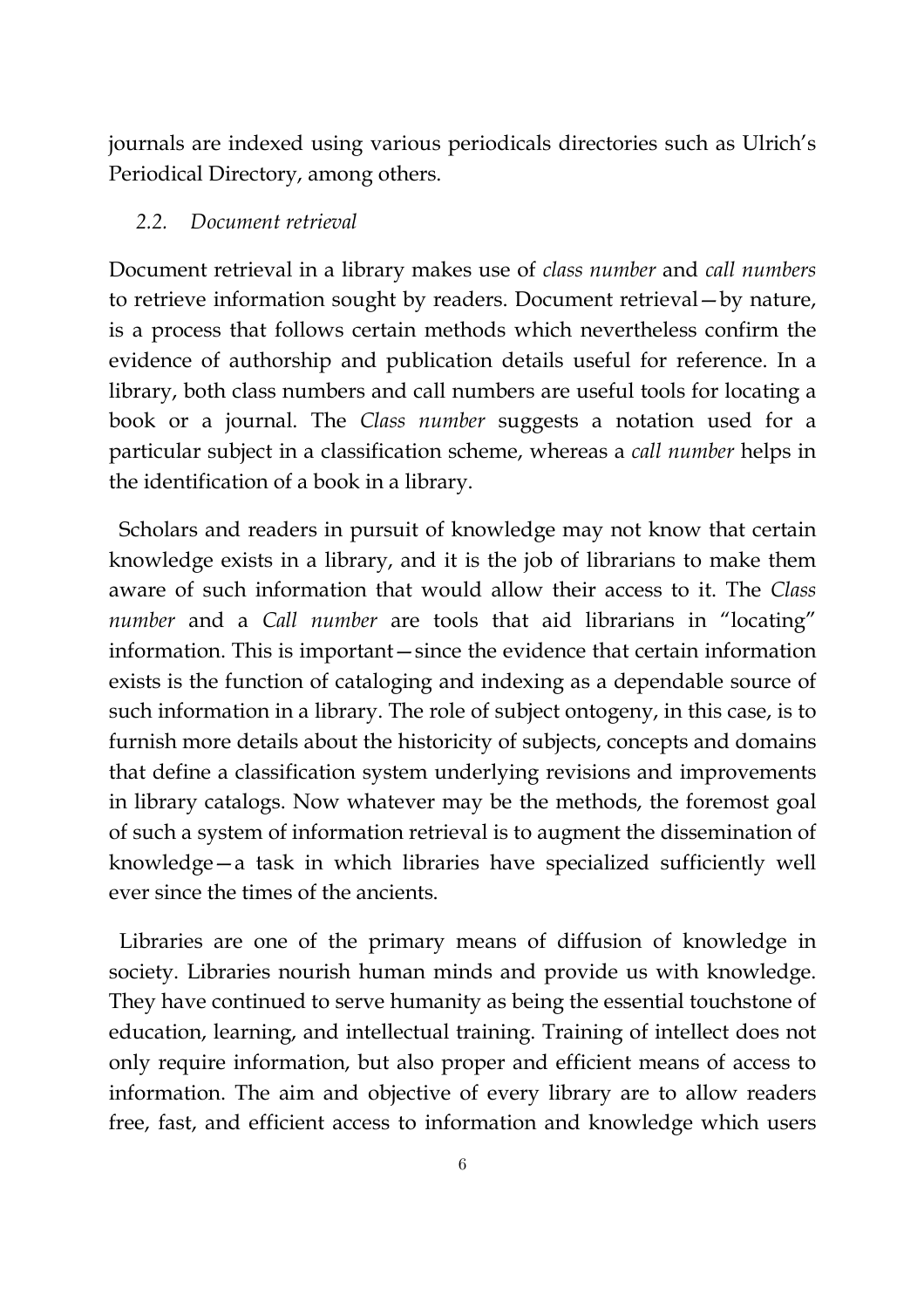usually seek for. Such a process demands well-organized sources of knowledge that could be accessed or retrieved with less effort but greater accuracy (relevancy). Therefore, the goal of this short research is to examine the importance of classification in knowledge organization, and how subject ontogeny functions as a tool to refine and define classification schemes that are backbones of information storage in libraries.

# **3. How Information is Organized in Libraries?**

 The standard role of libraries is to "organize" information and provide access to it. Information in libraries is organized systematically according to classification schemes that help to find a book, a document, or a journal for readers and patrons. A System of Classification classifies concepts, objects, and things according to their various attributes and characters (objective meanings). In the information organization process (Chatterjee & Samanta, 2021), *classification* is a "means" of categorizing information as concepts according to their relationships with each other. Our universe of knowledge is huge and rapidly expanding with the continuous addition of new concepts, ideas, and thoughts originating from the intellectual processing of information, its analysis, and by synthesis of new information. Some information becomes concepts that develop into domains that must be objectively placed in relation to other concepts (or subjects); i.e., it becomes a 'class' in a system of concepts (objects) having relationships that share similar attributes (Hjørland, 1992; Tennis, 2012). Access to knowledge granted by a classification system becomes easier and fast when such a system is conceptually organized by collocation, which is a documented practice (Tennis, 2012). The changes in the organization of information or concepts due to the addition/modification of knowledge in a classification system are best defined by Subject Ontogeny which adds dimensionality to classification systems.

 Classification systems organize information, which according to Chatterjee and Samanta (2021) is a process wherein information is categorized—and then organized based on the relationships between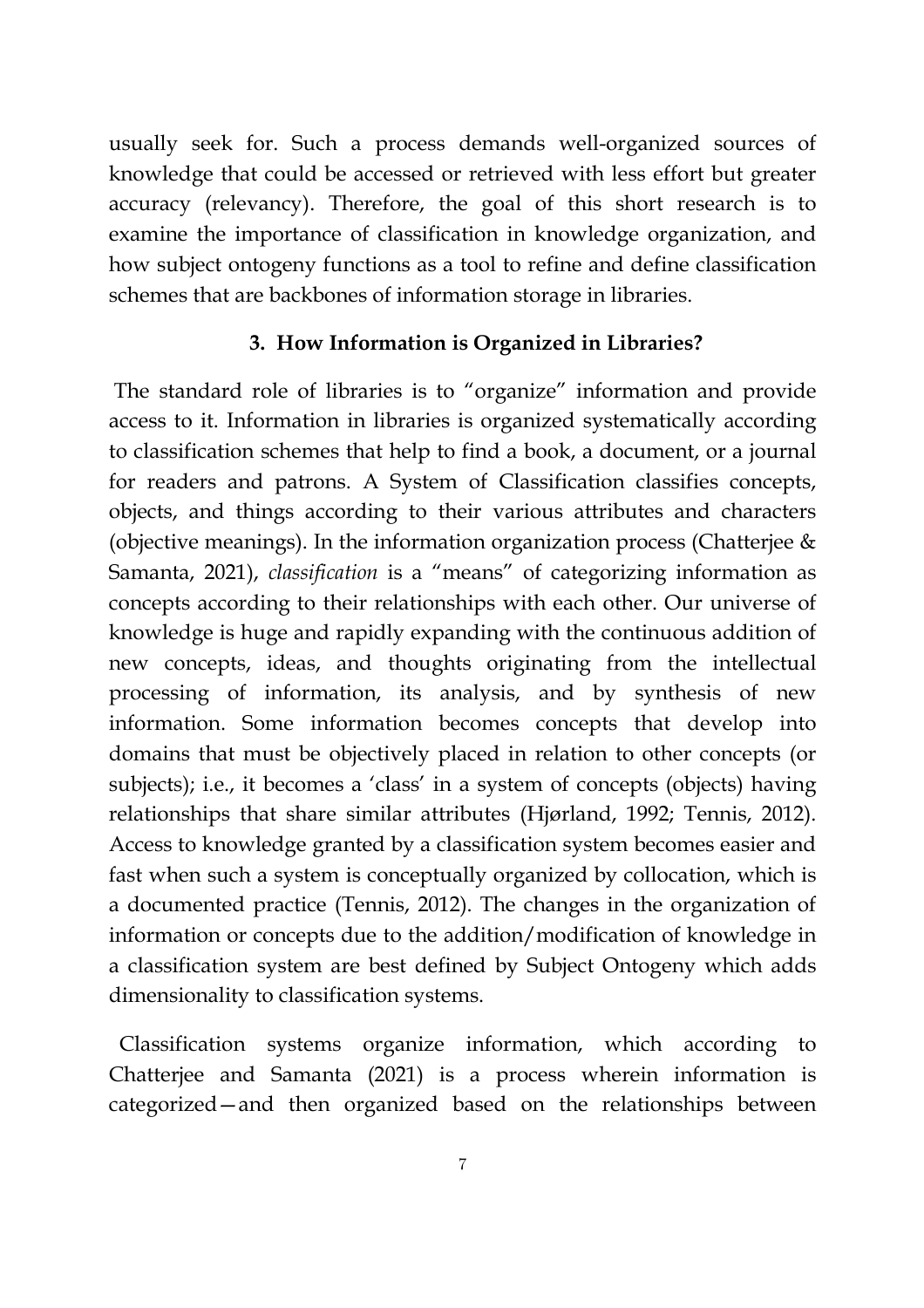concepts. The entire process of classification of documents is a practice and a process according to some schemes which become a tool for accessing knowledge. The goal of any classification system is to sort out concepts and subjects according to their nature and sources of origin. According to Tennis (2002), *classification* is an interpretive process that needs dimensionality. By definition—"a class is an object in a system of objects that have relationships" (Tennis 2002; 2012). "Subject"—therefore, given a conceptual meaning in library and information science—is that property of a document that describes most explicitly the content of a book, or a written material that exclusively belongs to particular discipline or a field of study. Thus, according to Hjørland (1992), "*a subject could be viewed as an attribute of a thing which cannot be separated from its other characteristics."* When classifying subjects (documents), content-oriented indexing is considered based on description of subjects that are conceived as attributes of the documents. In other words, subjects are classified on the basis of these following attributes;

- i. Relationship between the properties of a document and real user needs, and
- ii. Functional attributes of a document that results in it consequent categorization on the basis of purpose.

 By classification, documents (information) are categorized into their respective subjects that define their attributes with relation to functions or user needs. By classification, documents are organized according to the domains to which the intrinsic concepts of the documents belong. Concepts are sorted, ranked, and grouped suitably following their semantic nature and relationships with other preexisting concepts. They are classed and categorized according to the field of inquiry and understanding that help synthesize such knowledge. By methods of domain analysis, concepts are placed under specific subjects/domains that most closely match the meanings of such concepts.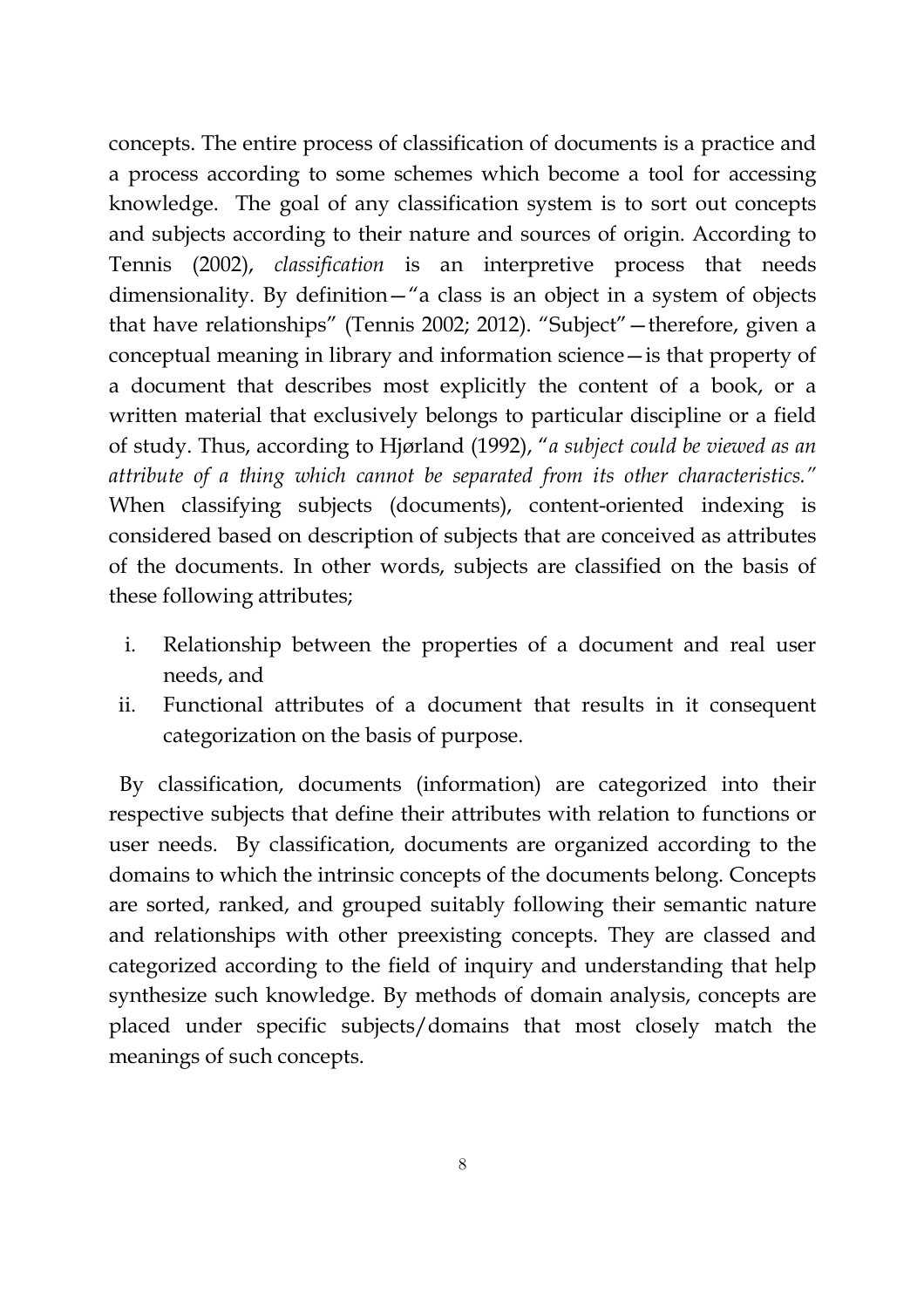The ontogenesis of concepts or ideas underlying the dynamics of subjective categorization of concepts constitutes the practical significance of subject ontogeny concerning classification schemes. Indeed the entire process augments user access to stored knowledge. Therefore, "classification" is not only useful for accessing knowledge, but also saves time for the users seeking information. It plays a significant role in subject access in physical and digital libraries. In essence, classification is a *branching* of concepts achieved by placing items in relation to one another for ease of interpretation. Classification schemes are indispensable tools for organizing information and knowledge in libraries and they undergo periodic revisions. Now, what gives dimensionality to a classification scheme which justifies the rationale to construct concepts that can be distinguished? In other words—how subject classification could be conceptualized using domain knowledge? In the next section, by exposition of arguments, we explain the features that characterize dimensionality in classification.

#### **4. Dimensionality in Classification**

Classification schemes are among the primary tools for accessing knowledge. These schemes undergo revisions that add dimensionality to classification systems. It may also be said that the tools for classifying information and knowledge could be useful for domain identification and analysis too. Changes in knowledge through time are updated by periodic revisions, for the ontology of subjects and the interrelationships between them and between existing and evolving concepts are dynamic, and they never remain constant. Classification schemes are excellent ways of interpreting knowledge. It helps us to understand whether if something is part of something else or not. The access to knowledge granted by classification schemes becomes easier as it saves the time of readers. Libraries hold information and store knowledge that is systematically classified for ease of access. The knowledge that is held by an organized system like a library gets reflected and highlighted by classification schemes (e.g., DDC, UDC, Colon Classification, etc.), and when subjects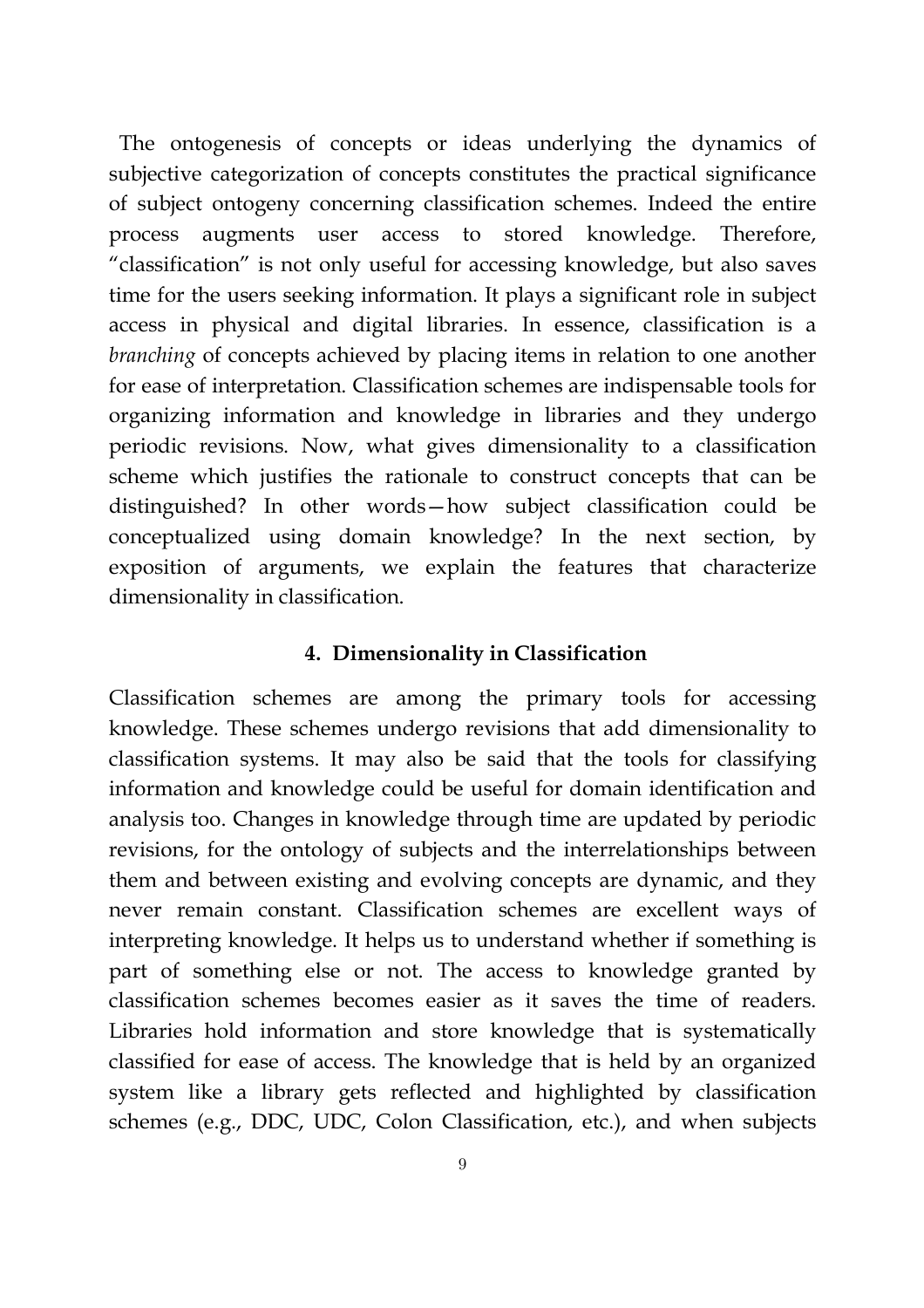change, they are collocated through revisions into their new proper places. *Subject ontogeny*—the organic growth and development of concepts from a simple conceptual level into a complex subject level—form an interpretive layer characteristic of knowledge organization theory that help users to recollocate the changes in knowledge through time (Tennis, 20012). Subject ontogeny, therefore, is a historical "process" helpful in charting the development of a domain/class or a subject in a classification system through time. It can be used to refine classification systems via methods of domain analysis that depend on establishing relationships among concepts by linking classes. The whole process makes subject access easier by classification through defining ontogeny where the desired knowledge is reflected correctly in classification schemes. Therefore, there is a genuine need for periodic updating and revision of the scheme so that new knowledge could be added and placed in relation to its semantic illustration with respect to the domain(s) in question. Revisions—therefore, add dimensionality to classification schemes (Tennis, 2002).

# *4.1. Indexing Subjects*

 Let us suppose that a concept which exists under multiple domains needs to be classed under multiple index entries. This has been exactly the case for eugenics as pointed out by Tennis (2011). In one way or other, one may ask—can a subject or a concept have multiple index entries? This may be so in the case of concepts that are studied under different domains. A veritable example would be the concept of "equilibrium" that has multiple applications and is studied under various domains; e.g., chemical equilibrium, economic equilibrium, physiological equilibrium (homeostasis), ecological equilibrium, etc. The DDC class index entry for chemical equilibrium in the 21st edition is 541.392. For ion exchange and ionic equilibrium, the DDC class index entry is 541.373 3 whereas for macroeconomic equilibrium the class allotted to this concept is 339.5. The index entry for the physiological balance including metabolic equilibrium denoting the concept of "homeostasis" is 574.188.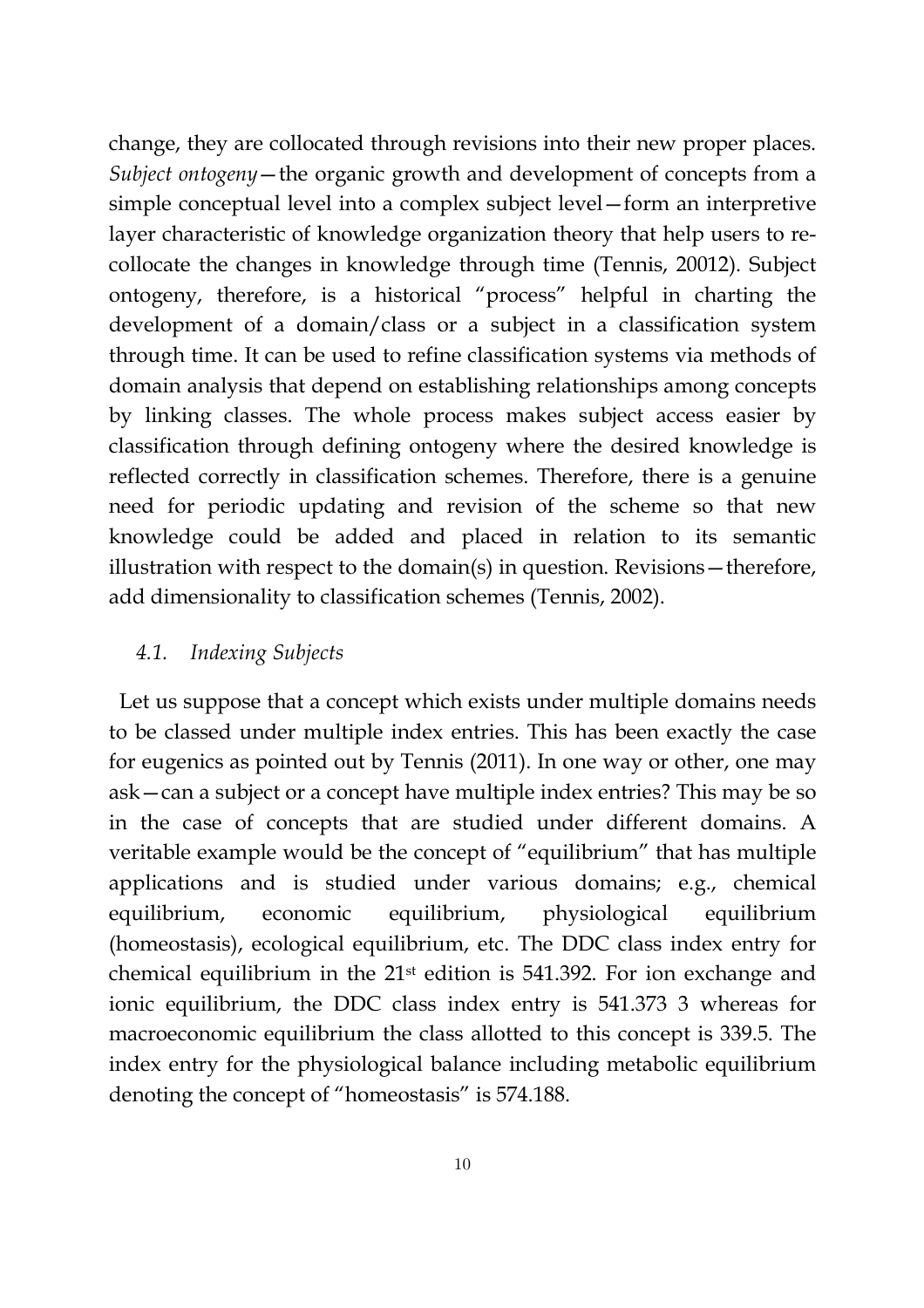The address for a subject may change owing to use or disuse by people over time. Prof. SR Ranganathan outlined these concepts lucidly by referring to "one place for every subject or every subject must have at least one place" (Ranganathan, 1967). That place for a subject may not be preserved over time i.e., it has no fixity—but its essence will remain unchanged. It must be kept in mind that classification schemes are essentially *indexing languages* that place concepts according to their order of relative similarity and semantic semblance. Indexing methods are both manual and automatic the theoretical basis of which have been discussed by Lancaster (1991), Hjørland (2018), and others. An indexing system is simply a pointer that helps to discover, trace, or list something. The indexing process is an act of identifying and listing documents in terms of their subject contents (Hjørland (2018); See the ISO standard 5963:1985). Indexing plays a major part in classification system which functions as a systematic guide to trace documents or find concepts in a document in order to facilitate their retrieval. It is also a useful tool which helps accessing information faster during search process; additionally, it provides clue about other documents. Access to information enables readers to study. What need of a document retrieval system in a public library if it is categorically slow and inefficient in retrieving documents? Hence, a meticulous design of an index based on alphabetical listing of words or other symbols sourced from source documents listing concepts that explain terminological distinctions fulfills the most basic criteria of designing a standard index. In fact, a simple generation of a list consisting of texts organized or listed alphabetically becomes an index; this is the most common form of index that we find at the end of a book. But according to Hjørland (2018), "An index, in contrast, provides efficient access to the specific topics covered in a document." If that is so, then what is the function of a classifier? How it differs from an index?

#### *4.2. What is a Classifier?*

 The role of a *classifier* is to assign a "class" to a concept or a subject. Classifiers class knowledge resources hierarchically according to the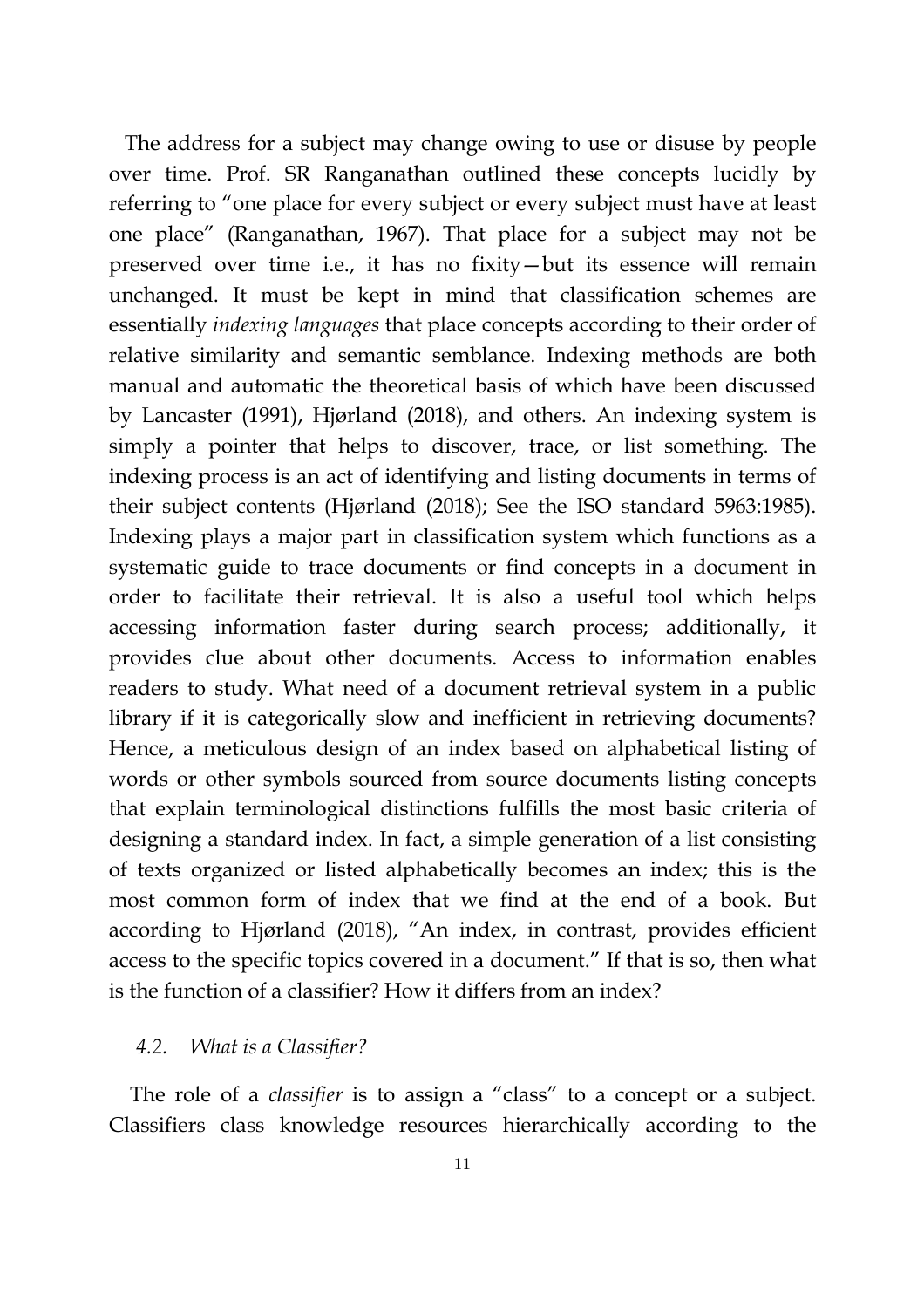meaning that concepts hold and the domain that they would most likely fit into. They use orderly elementary categories to classify concepts in order to save time for the information seekers. The organizing principle of classification is a system by *extension* that must unequivocally and appropriately represent the schemes of knowledge organization to explain the categorization of the 'universe of knowledge'. However, such a system should be well defined by *intension*—where things must be known and identified (tagged) in order to determine the reference of an expression before it is to be placed within a particular class. This is to explain the course of origin and development of subjects and where they should be placed within the classification system. It also helps to explain the social evolution and social life of a subject with respect to other classes. Thus, the role of subject ontogeny in explaining the origin of a concept (subject) relates to an understanding of the story of a domain wherein it functions as a useful tool of classification. An *index*—on the other hand, is a "list" of articles and other publications within a discipline which provides bibliographic information on the authors, title, and date of publication, publisher, where it was published, and an accompanying abstract of the document wherever feasible.

### **5. Using Subject Ontogeny to Refine Classification**

Classification schemes undergo periodic revisions to accommodate new concepts (as knowledge resources), and subjects. In a simple sense, classification schemes are employed to organize information according to the discipline that defines the essence of subjects and concepts; i.e., they classify concepts according to their individual ontological stances and their relationships with other disciplines. In fact, such a system determines policies that shape knowledge organization structures in knowledge depositories like libraries that must be kept in a systematic, orderly manner for reference and borrowing. Prof. SR Ranganathan stressed the importance of reference and information retrieval mechanisms by introducing the idea of "facet analysis" in classification systems (Ranganathan, 1964) which eased up the application of electronic modes of document storage, search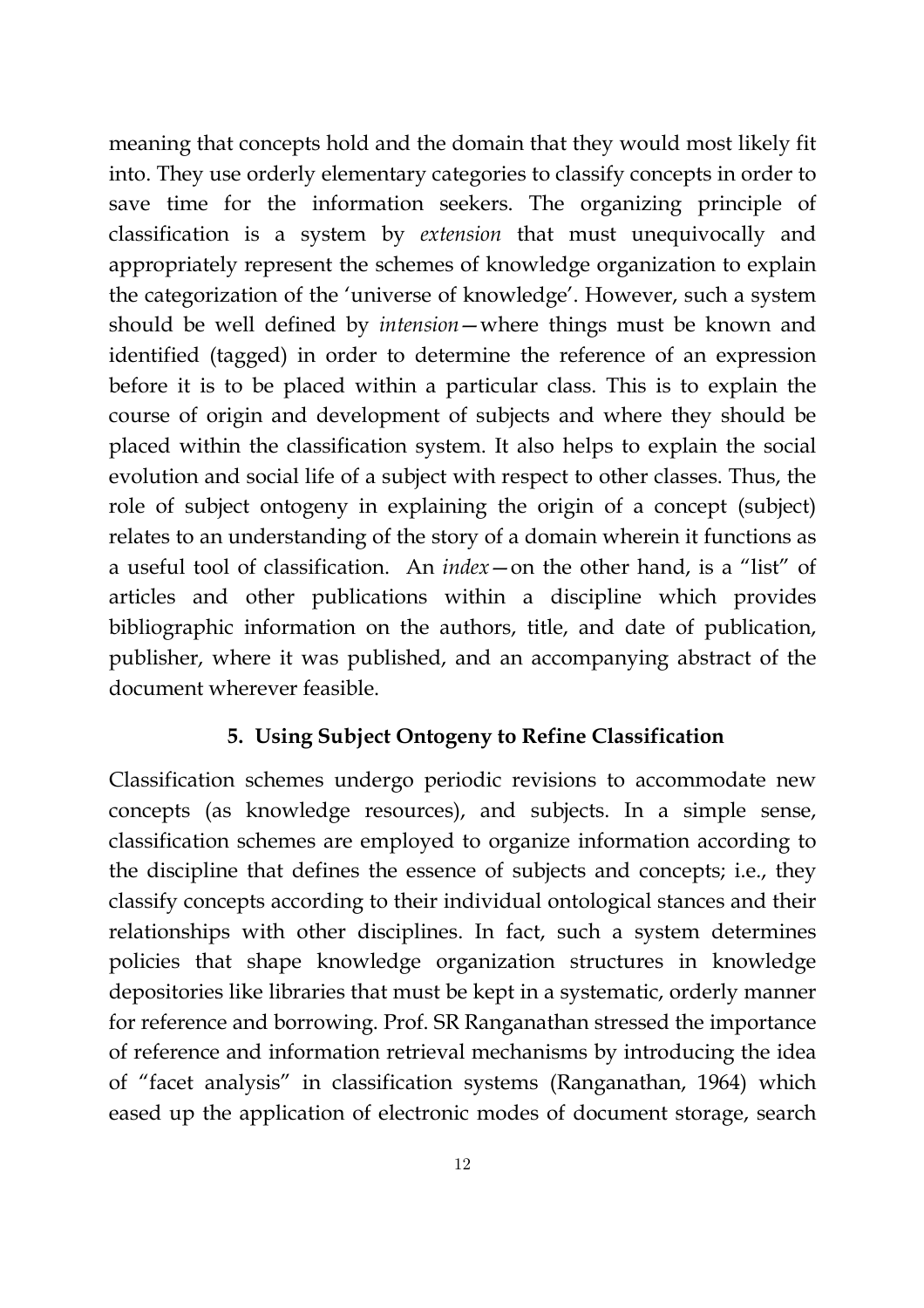and retrieval. With the help of facet analysis, we can divide complex subjects into their simpler parts. In essence, the classification scheme constitutes two distinct systems; enumerative and faceted systems by which indexing is accomplished (Hjørland, 2018). Indexing is also accomplished by use of Verbal indexing languages. And, at the same time, facet analysis was the physical frontrunner augmenting machine search what we call *digital documentation* and retrieval system today.

 A *reference* is a suggestive and indicative tool for document retrieval which helps to trace the ontology of a concept, idea, data, or say any written document. An *index*—on the other hand, is a systematic composition of fragments of concepts listed in a structured fashion composed as a directory, list, or catalog used for locating particular concepts. It is an authentic tool for searching information, ideas and concepts. The role of a classification system is to augment the search process by making it easier for readers to locate and access the information that they generally seek. According to Lougee (2002), the twin function of *classification* and *cataloging* is to support the search process and allow access to the body of knowledge organized under a systematic framework that underpins general inquiry over time. It is indicative of an organized development of relationships among subjects and concepts indexed using schemes of classification. The concept of classification thus refers to the organization of subjects/domains and sub-domains in a hierarchical fashion that enables timely access to information.

# *5.1. Role of Subject Ontogeny*

 The role of subject ontogeny, herein, is to augment the dimensionality of classification schemes. By dimensionality, we mean the spaces within a scheme that subjects hold and their spatial interrelationships with other classes holding related concepts. A 'class' herein refers to a concept in a system of knowledge that bears relationships with one another (Tennis, 2002), or it may be entirely different or unrelated. Subject ontogeny is used to express conceptual ideas, and their role in classification bears testimony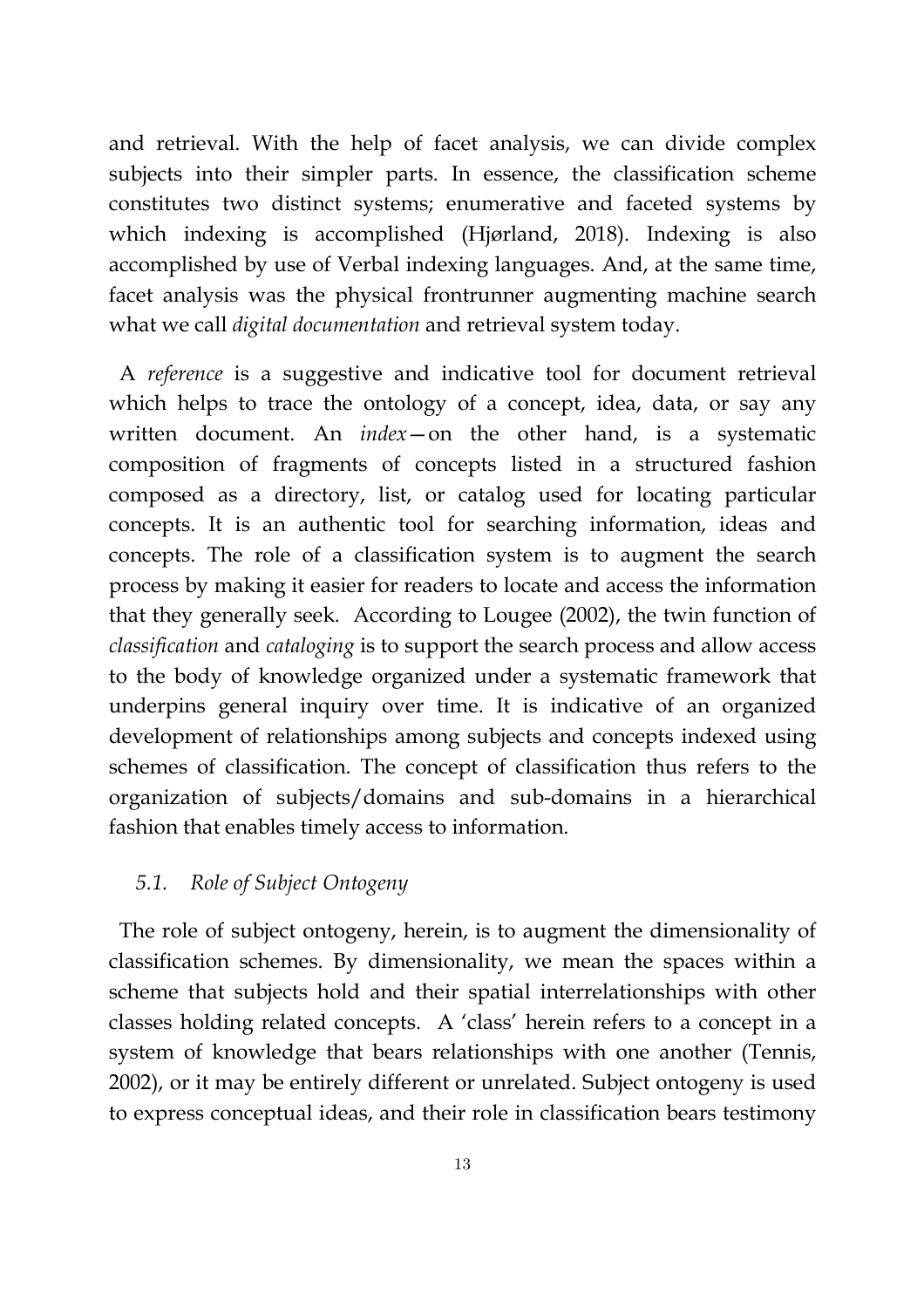to the fact that they explain the evolutionary historicity of subjects in domains. Regarding ontology of subjects in online databases, online classification and indexing of documents/subjects follow analogous systems of classification that render those documents easily and quickly retrievable. Most online databases today are designed with an idea of subject ontogeny in mind. Therefore it is conventional for database designers to keep in mind the social and documentary nature of classification schemes that help interpret meaning, give a sense, provide explanations, understand, cross-refer, translate or render documents easily accessible to users who search for information online.

 It is hard to escape without first conceptualizing what a *subject* literally means before one could actually start to classify or de-classify them. Subjects—according to Hjørland (1992), could be conceptualized in many forms and manners but a simple yet naive consideration of it would indicate it as ideas, in a more objective and Platonic sense. In a subjective sense, however, a subject represents the collective body of knowledge as the material content of a domain under study, inquiry and investigation or simply, concepts. The subjective conceptualization of what subjects are, and how they should be perceived objectively in order to categorize them in a system of classification owes much to our understanding of the *aboutness* of its contents. This idea of *contents* corresponding to a subject matter enables communication of what the information is *about* by conveying its area of interest that is to be considered when conceptualizing "subjects". But Hjørland (1992) insists that mere consideration of "aboutness" would not suffice to conceptualize the deeper epistemological underpinnings that define a subject's subject matter. Now, one may ask what defines a subject's subject matter. To explain this matter in greater detail, a further recourse to *Ontology* may lead us to conceptualize better how and in what respect a subject becomes uniquely existent so as to chart its ontogenesis over time. Some scholars consider Ontology as a framework within which catalogues, taxonomies, and terminologies are organized (Poli, 1996) in a definite set of categories. Roberto Poli assumes Ontology as an objective consideration of things in existence with regard to the theory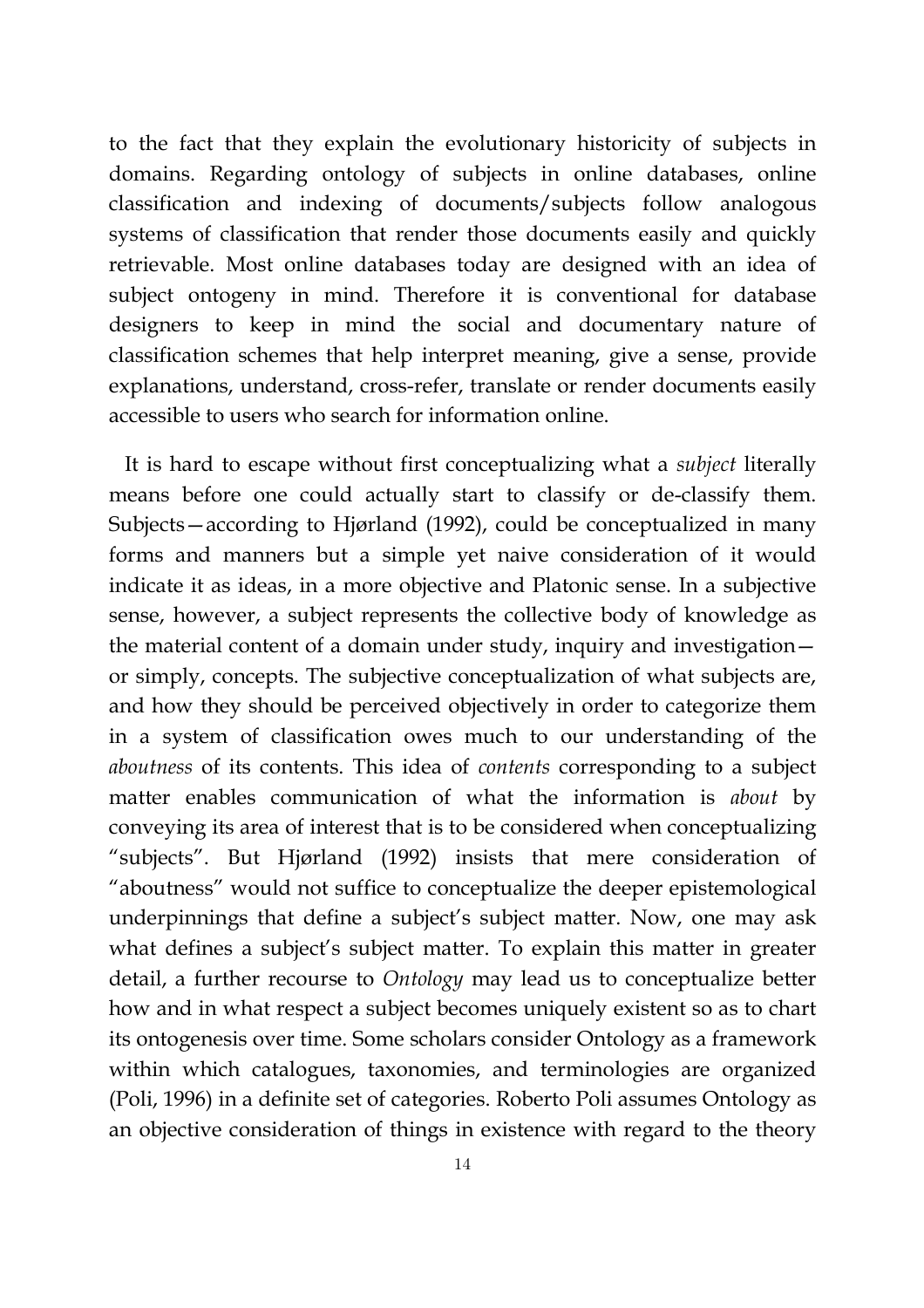of knowledge in its subjective sense. It is simply a tool for categorization which serves best to achieve certain objectives in organizing knowledge. Because organizing knowledge is one of the primary functions of a library, it needs to be seen how knowledge gets organized into an expressively efficient and competent framework the structure of which should be able to portray different instances of the whole into its distinct parts. For example, in the DDC, the section of Generalities assigned (000) is a whole division which is composed of its constitutive parts assigned different numbers in sequence according to the subjects such as Bibliography (010), Library and Information Science (020), and so on. Now, this seems interesting. The subject classified and assigned as (099) refers to *Books notable for format*. This is classified under *sub heading* "Manuscripts and Rare Books" assigned a DDC number (090). The number (100) which is next in sequence to *Books notable for format* (099)—has been assigned a new Heading; "Philosophy and Psychology". The number (101) which is assigned to a sub domain has been used to classify 'Theory of Philosophy' as an interrelated subject under heading "Philosophy and Psychology" (100) which exemplify different instances of these categories. The system continues in an orderly mode of classification; i.e., the number (199) assigned to *Other Geographical Areas* is followed by the number (200) assigned to a New Heading— "Religion". The entire classification system, therefore, is dependent on subject divisions depicting ontological dependencies among the whole (heading) and its parts (contents/subjects/sub domains).

 Ontology thus focuses on the theory of dependence that divides a system into separable and non-separable parts (Poli, 1996). Now, the whole is dependent on its parts as much as the parts combine to become a whole. In contrast, *Ontogeny* refers to the growth and development of concepts in their course of evolution through time. Now, one may ask, why does subject ontogeny matter? If by *Ontology* we mean "how" a subject exists i.e., a proper "categorization" of *existing* information into its respective classes to communicate and convey the contexts of its contents (Feinberg, 2011), by *Ontogeny*—we signify a subject's growth and development in course of time; for instance, the historicity of a domain (Tennis, 2012). One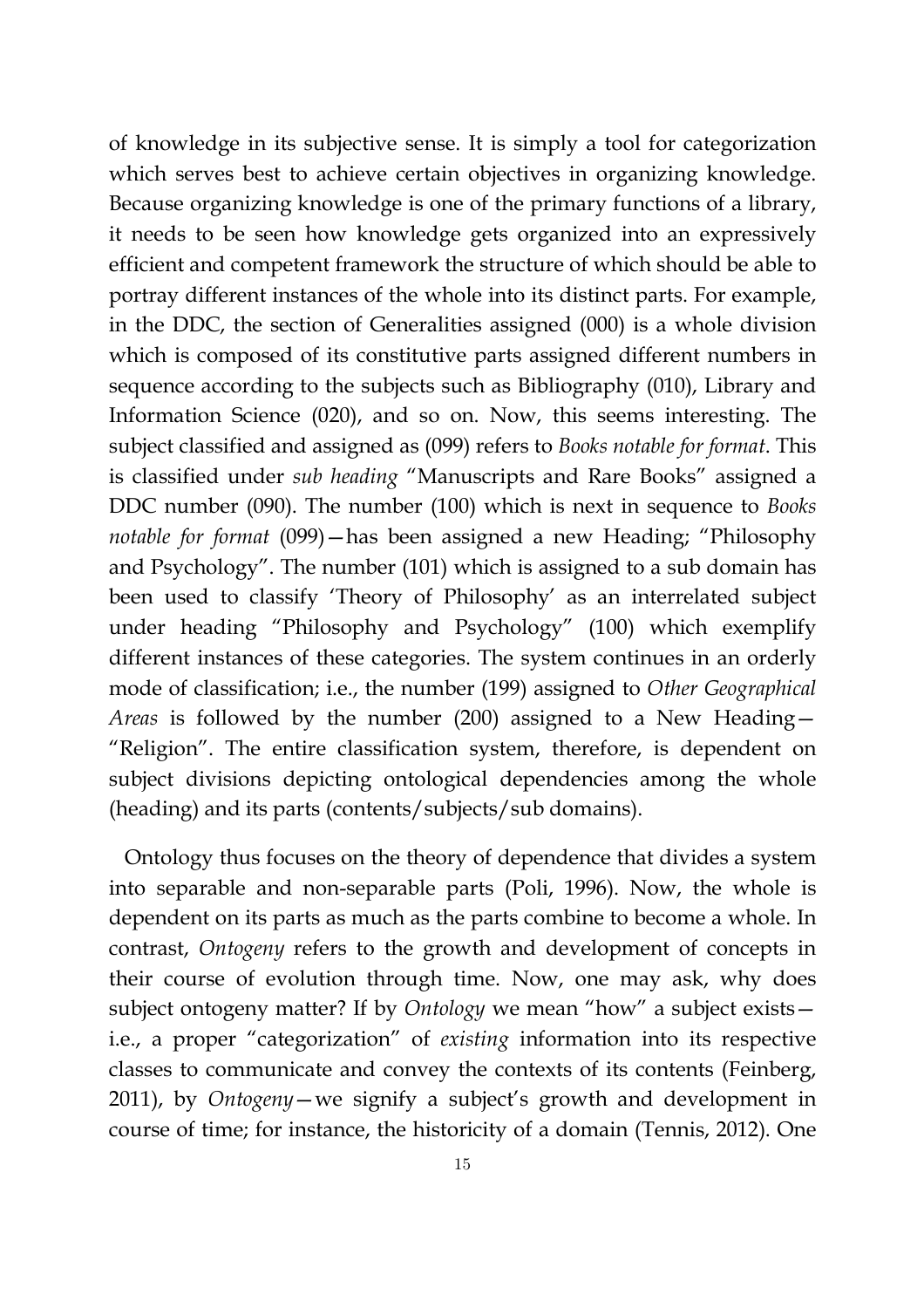can observe how the methodical ordering of subjects within classes is accomplished hierarchically that starts at the top level (Fig. 1).

| 000 | <b>Generalities</b>                       |
|-----|-------------------------------------------|
| 100 | Philosophy & psychology                   |
| 200 | <b>Religion</b>                           |
| 300 | <b>Social sciences</b>                    |
| 400 | Language                                  |
| 500 | <b>Natural sciences &amp; mathematics</b> |
| 600 | <b>Technology (Applied sciences)</b>      |
| 700 | The arts                                  |
| 800 | Literature & rhetoric                     |
| 900 | Geography & history                       |

**Fig. 1** *The t e ten main classes as depicted in DDC 20th edit dition*

New concepts when added to the indexing language are supplemented in a branching pattern with the growth of new sub-disciplines that represent new concepts in the scheme. This could be understood from Fig.2 below wherein sub-domains as subjects are classified according to their relationships with subject headings. It shall, however, be seen that under Generalities 000, 040 is unassigned and kept vacant, which does not occupy any sub-domain(s).

| 000 | <b>Generalities</b>                    | 500 | Natural sciences & mathematics       |
|-----|----------------------------------------|-----|--------------------------------------|
| 010 | <b>Bibliography</b>                    | 510 | <b>Mathematics</b>                   |
| 020 | Library & information sciences         | 520 | Astronomy & allied sciences          |
| 030 | General encyclopedic works             | 530 | <b>Physics</b>                       |
| 040 |                                        | 540 | Chemistry & allied sciences          |
| 050 | General serials & their indexes        | 550 | <b>Earth sciences</b>                |
| 060 | General organizations & museology      | 560 | Paleontology<br>Paleozoology         |
| 070 | News media, journalism, publishing     | 570 | <b>Life sciences</b>                 |
| 080 | <b>General collections</b>             | 580 | <b>Botanical sciences</b>            |
| 090 | Manuscripts & rare books               | 590 | <b>Zoological sciences</b>           |
| 100 | Philosophy & psychology                | 600 | <b>Technology</b> (Applied sciences) |
| 110 | <b>Metaphysics</b>                     | 610 | Medical sciences Medicine            |
| 120 | Epistemology, causation, humankind     | 620 | Engineering & allied operations      |
| 130 | Paranormal phenomena                   | 630 | Agriculture                          |
| 140 | Specific philosophical schools         | 640 | Home economics & family living       |
| 150 | Psychology                             | 650 | Management & auxiliary services      |
| 160 | Logic                                  | 660 | Chemical engineering                 |
| 170 | Ethics (Moral philosophy)              | 670 | Manufacturing                        |
| 180 | Ancient, medieval, Oriental philosophy | 680 | Manufacture for specific uses        |
| 190 | Modern Western philosophy              | 690 | <b>Buildings</b>                     |

**Fig. 2** *Sub-disciplines nes within subject-matter classification in DDC DC 20 th edition<sup>6</sup>*

ł

ł

<sup>&</sup>lt;sup>6</sup> This is just an incomplete snapshot of the sub-domains classified under subject headings in DDC  $20<sup>th</sup>$ edition. For the complete classification scheme, readers are referred to consult the latest editions of Dewey Decimal Classification (DDC).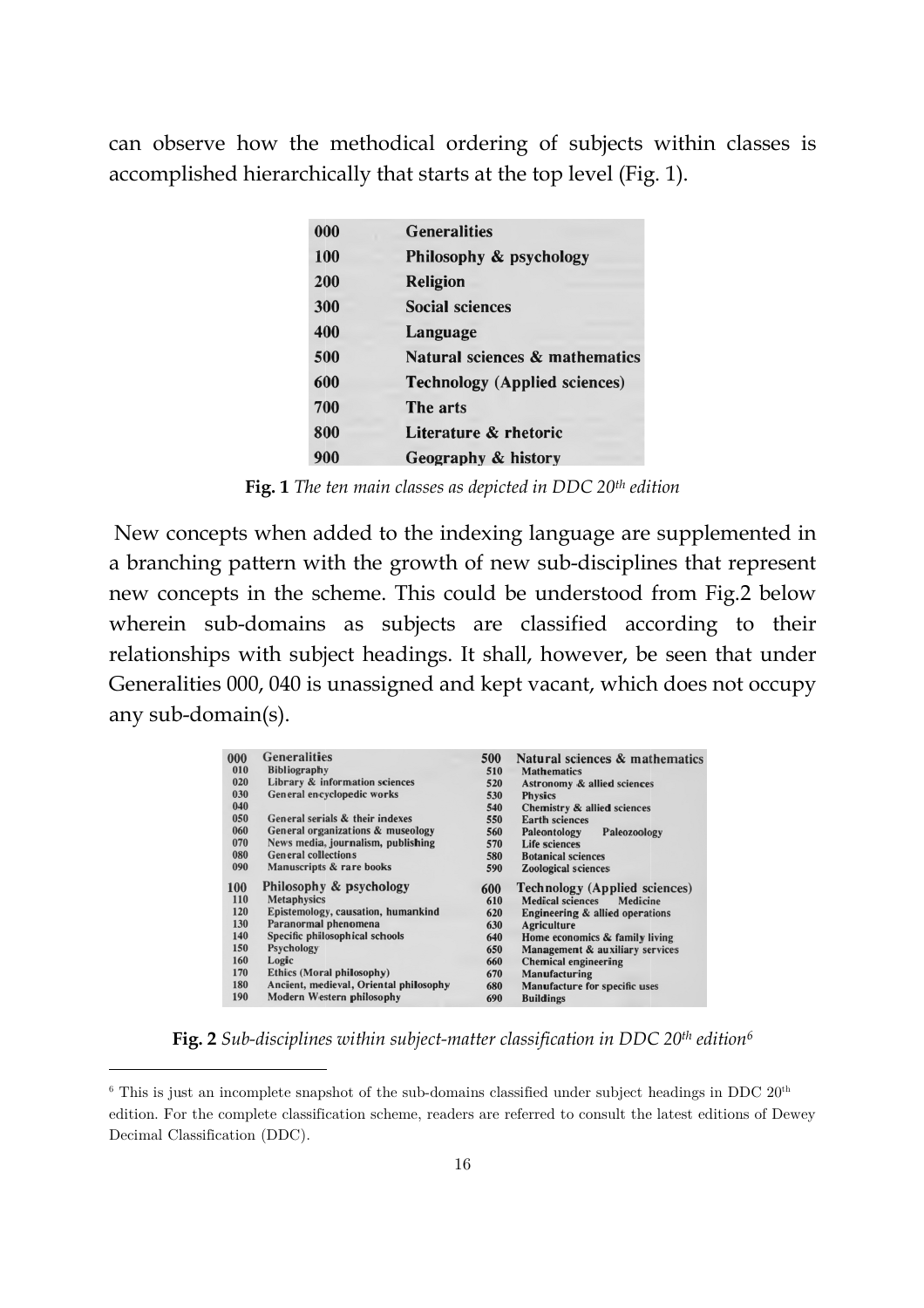This is a progressive, gradually evolving process of growth and development in knowledge resources—*ontogenesis*. A further and deeper inquiry into the DDC under each of the divisions would suggest how a subject makes its entry or relocation to a new place over time. It also demonstrates the life and stability of a subject in a classification scheme.

### **6. How does Organization of Information augment Access to it?**

Things systematically organized in an orderly manner are retrieved faster with ease than those things that exist in a muddled up, disorganized state. An order is a pattern of things arranged in a logical sequence. This context of organizing information relates to the concept of *Ontology* which concerns the existence of information in a structured manner. According to Foskett (1970), the primary goal of organizing information is to save the time of users in their search for information by efficient delivery and retrieval of documents (Feinberg, 2011). The more efficient the process of organization is—the easier it becomes for people to retrieve things and vice versa. This is also true for information and knowledge. The more efficiently information is classified and cataloged in a library, the faster and easier it becomes for readers to retrieve the required information following a search process. Hence, the entire scheme of classification could be termed as an "Organization Process". It is a machinating process because it follows an orderly class structure to organize information in a classification system. The practice of classification in libraries has both theoretical and practical aspects. The practical aspect corroborates the process of retrieval which has definite philosophical and epistemological theoretic implications, whereas the theoretical aspects which underpin classification schemas are similar to the theoretical framework of indexing process (Hjørland & Pedersen, 2005). It is by application of a system that one can test the effectiveness and accuracy of such a system which is meant to be effective in the quick retrieval of information. Nevertheless, indexing as a tool is becoming increasingly popular in the digital classification of websites, domains, and electronic documents beyond its conventional uses, i.e., in libraries and in books.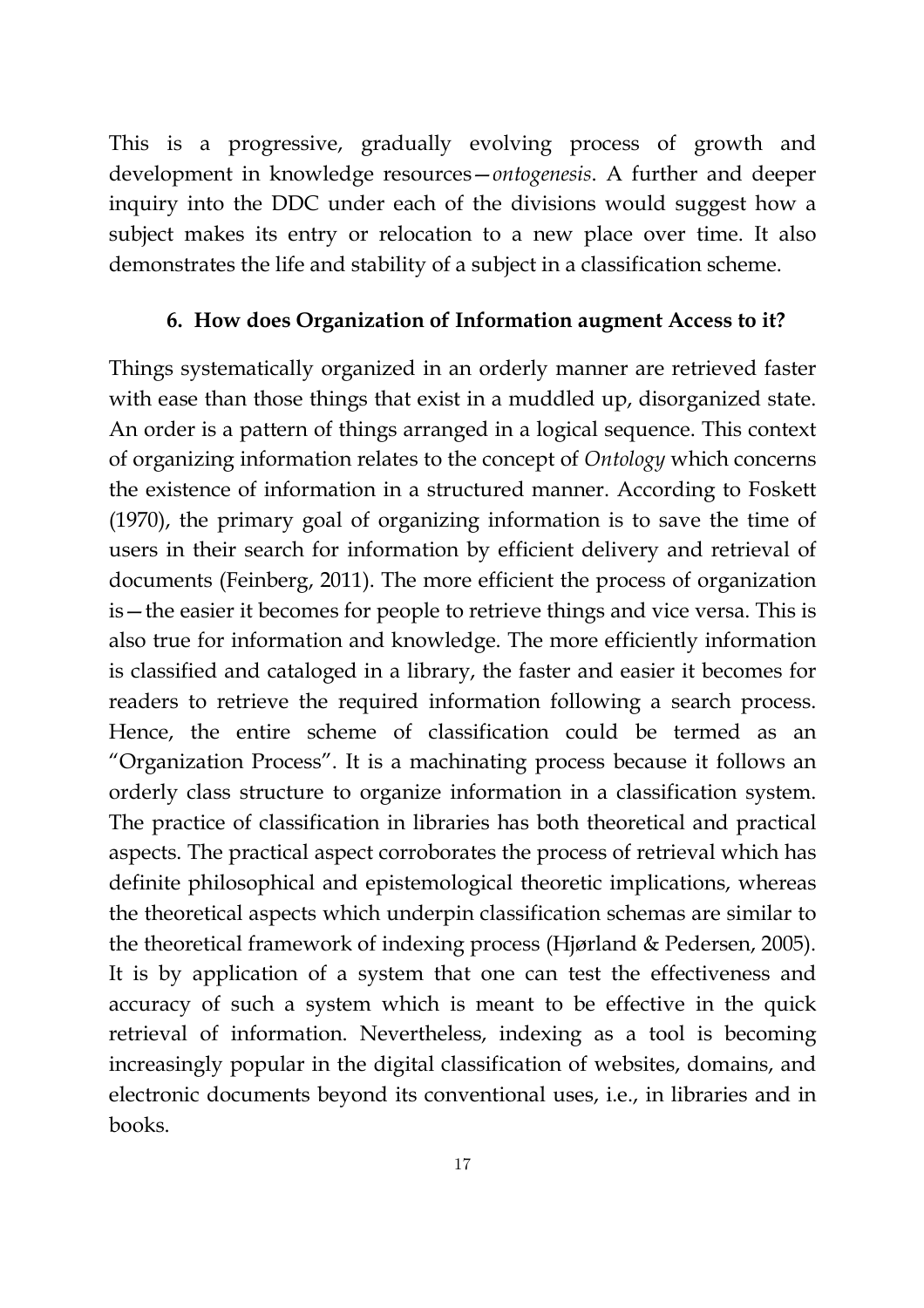Indeed indexing is a theory-laden process, and by intellection one can dig deeper into the schemas that constitute a composite subject index. There, it will be found that its noetic is embedded deeply within social epistemology first proposed by Jesse Shera in 1951. Classification systems in libraries according to Shera and Perry (See Shera and Perry, 1964), is an ordered list of terms or names. Even if terms or names exist, ideas and concepts are abstract things that have no physical existence but in books and written records that take up space. The spatial nature of information existing as concepts in libraries is best explained by the development of humanity's knowledge reflected in a variety of ways where such concepts are placed in spaces grouped together on account of *identity* detected between them (Shera and Perry, 1965). The ground of demarcation between subjects and the similarities among them involves epistemological understanding of the concepts themselves. Classification, therefore, is a structure that reveals the inherent order in things, concepts and ideas that once erected remains almost valid for perpetuity—with minor revisions characterized by changes, not in the permanent hierarchy of that inherent structure—but in "proper place" which some concepts might wriggle in order to fit in or collocate themselves based either on the similarity or uniqueness over time.

### **7. Conclusion**

 This paper attempts to provide a basic understanding of how subjects are classified in a library using a common classification scheme most widely in use; the Dewey Decimal Classification (DDC) system. In essence, our aim is not to furnish a detailed account of the DDC, but to examine how information is organized efficiently using subject ontogeny as a framework for classification of concepts. It provides an account of the trivial intricacies of classification schemes to explain how subject ontogeny is used to refine classification.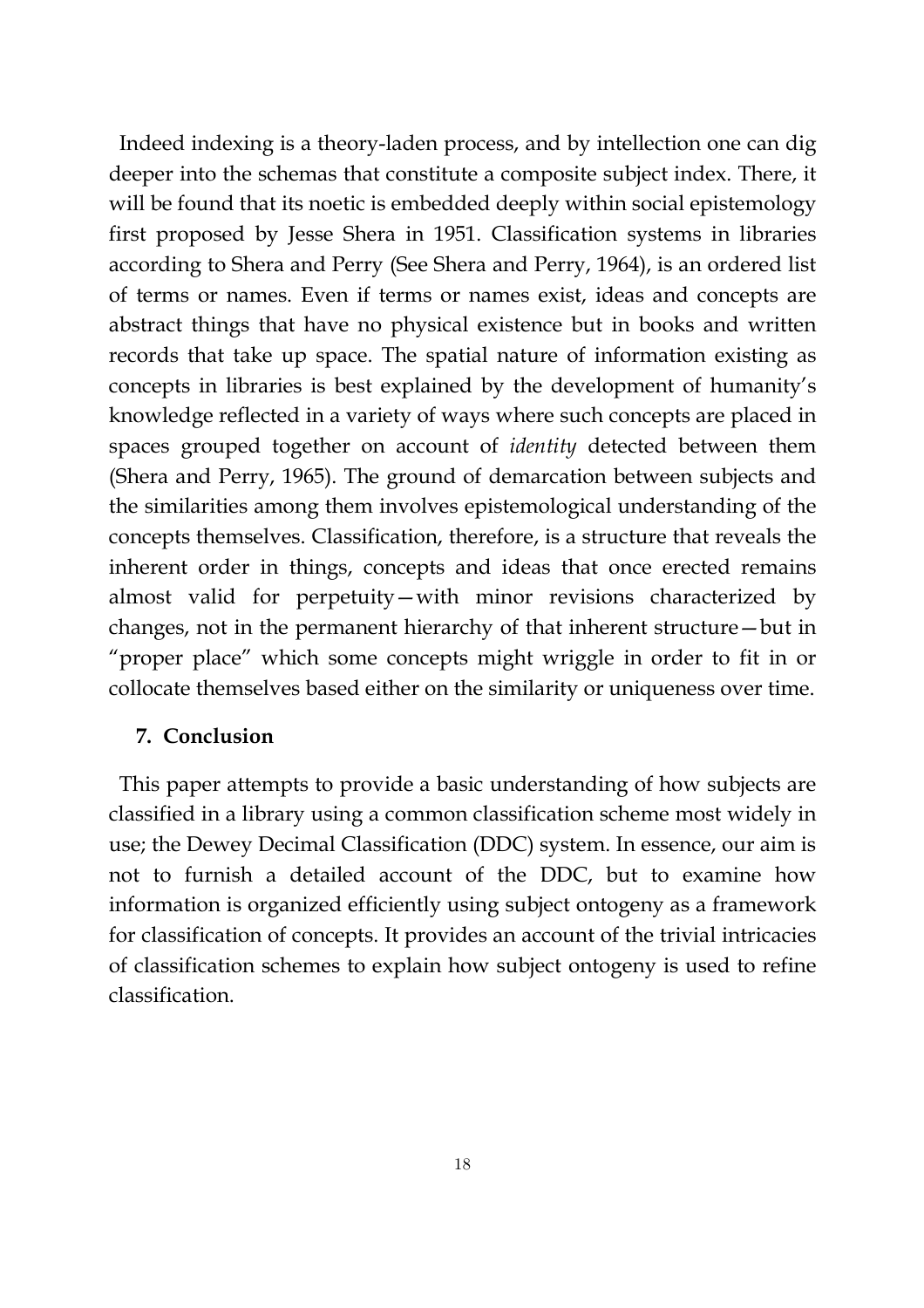#### REFERENCES:

- 1. Aabø, S. (2005). The role and value of public libraries in the age of digital technologies. *Journal of Librarianship and Information Science*, *37*(4), 205-211.
- 2. Chatterjee, S. & Samanta, M. (2021). Information Organization Process. *Available at SSRN 3903795*.
- 3. Chatterjee, S., Samanta, M., & Dey, S. (2021). The Role Played by Public Libraries in Promoting Information Literacy and User Education. *IUP Journal of Knowledge Management*, *19*(1), 36-49.
- 4. Dewey Decimal Classification and Relative Index. (1989). Devised by Melvil Dewey. Ed. 20., ed. By John P. Comaromi, Julianne Beale, Winton E. Mathews, Jr., and Gregory R New. Albany, N.Y.: Forest Press (Adivision of OCLC Online Computer Center), [4 vols. ISBN 0-910-6083- 77 (set). \$200.00.]
- 5. Feinberg, M. (2011). How information systems communicate as documents: the concept of authorial voice. *Journal of Documentation*.
- 6. Foskett, D. J. (1970, March). Classification and indexing in the social sciences. In *Aslib proceedings*. MCB UP Ltd.
- 7. Grigora, M., Maronitou, F., & Spathari, E. (2017). Introduction of Interactive and Product Design in reshaping the Public Library's services through ICT and public engagement: The case of Mytilene Public Library's archives.
- 8. Hjørland, B. (2018). Indexing: concepts and theory. *KO Knowledge Organization*, *45*(7), 609-639.
- 9. Hjørland, B., & Pedersen, K. N. (2005). A substantive theory of classification for information retrieval. *Journal of Documentation*, *61*(5), 582-597.
- 10.Hjørland, Birger. (1992): "The Concept of" Subject" in Information Science." *Journal of Documentation* 48, no. 2, 172-200.
- 11.Ilesanmi, T. C. (2013). Roles of the librarian in a research library in the digital era: Challenges and the way forward. *New review of academic librarianship*, *19*(1), 5-14.